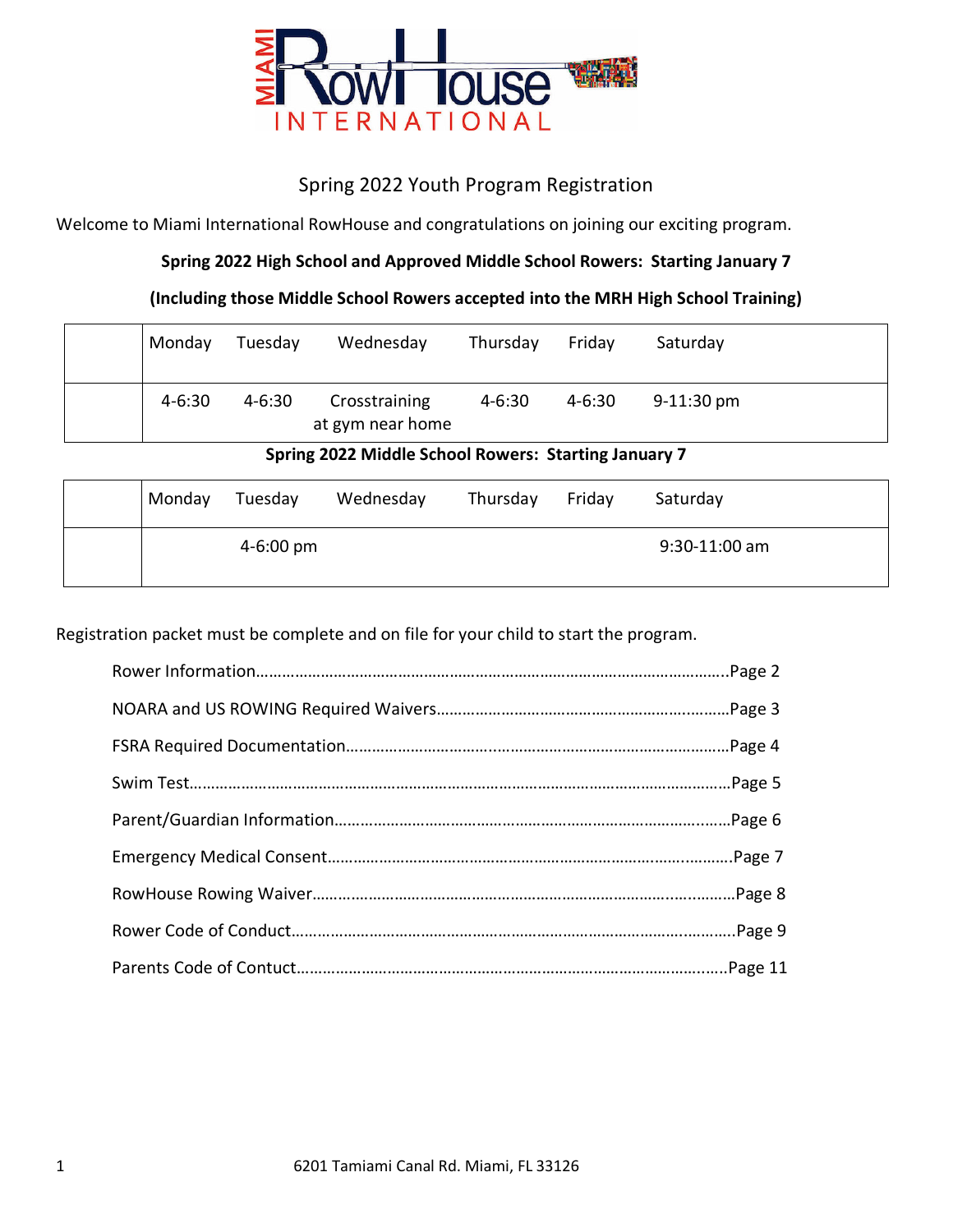

You will need the following items for practice:

- 1. T-Shirt & Spandex shorts (please adhere to the dress code of Conduct, page 6)
- 2. Socks and Running shoes plus sandals or slides and a change of clothing
- 3. Sunscreen (20 SPF or greater), Sunglasses with UVA Protection, Hat/Visor
- 4. Refillable water bottle

# Rower Information

| Name: 1990 - 1990 - 1990 - 1991 - 1992 - 1993 - 1994 - 1995 - 1996 - 1997 - 1998 - 1999 - 1999 - 1999 - 1999 -<br>Note of the state of the state of the state of the state of the state of the state of the state of the state o |  |  |  |  |  |
|----------------------------------------------------------------------------------------------------------------------------------------------------------------------------------------------------------------------------------|--|--|--|--|--|
|                                                                                                                                                                                                                                  |  |  |  |  |  |
|                                                                                                                                                                                                                                  |  |  |  |  |  |
|                                                                                                                                                                                                                                  |  |  |  |  |  |
|                                                                                                                                                                                                                                  |  |  |  |  |  |
|                                                                                                                                                                                                                                  |  |  |  |  |  |
| Height ___________________ Weight ____________ Gender _____                                                                                                                                                                      |  |  |  |  |  |
| US Rowing Number: _______________________                                                                                                                                                                                        |  |  |  |  |  |
|                                                                                                                                                                                                                                  |  |  |  |  |  |
| Grade in 2021 - 2022: 9 10 11 12                                                                                                                                                                                                 |  |  |  |  |  |
| <b>Experience Level:</b>                                                                                                                                                                                                         |  |  |  |  |  |
| <b>Level 1</b> (no experience to 3 months of rowing/coxing experience)                                                                                                                                                           |  |  |  |  |  |
| <b>Level 2</b> (3 months to one year of rowing/coxing experience)                                                                                                                                                                |  |  |  |  |  |
| <b>Level3</b> (1 to 2 years of rowing/coxing experience)                                                                                                                                                                         |  |  |  |  |  |
| <b>Level 4</b> (more than 2 years of rowing/coxing experience)                                                                                                                                                                   |  |  |  |  |  |
| Any additional sports performance information, if you have one. (Example: Dance, running, soccer etc.)                                                                                                                           |  |  |  |  |  |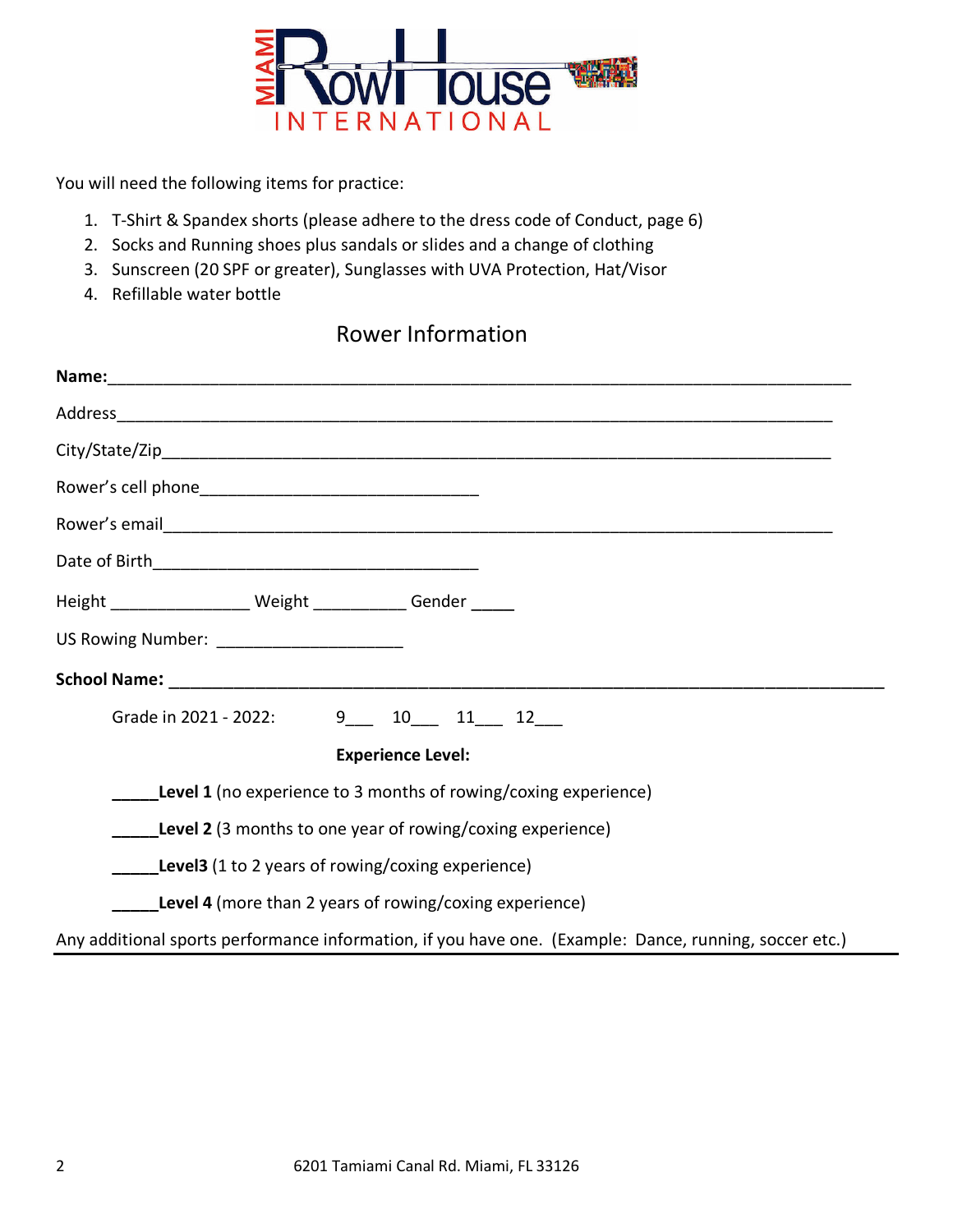

# **Required Waivers**

Both US Rowing and NOARA on-line waivers are now required to be completed by all Miami RowHouse MEMBERS who participate in any club event, practices and all regattas. Guest rowers need only complete the NOARA waiver/re*lease of liability form.*

- Members: US Rowing waivers are required to be filled out on an annual basis, and are valid for the calendar year Jan 1st to Dec 30th. The US Rowing waiver includes a photo release clause.
- Members, North America Rowing Association (NOARA) waivers are required to be filled out on an annual basis, and are valid from July 1st to June 30th of the following year. Includes Florida State Commercial & Noncommercial Waivers for scholastic rowers.
- Under 18 members must have a parent or guardian complete the waivers.

## **US Rowing Waiver instructions:**

This must be completed by all members of Miami RowHouse every year for liability insurance purposes. Click or go to http://www.usrowing.org/membership/ and select the **Individuals**: "*Join*" or "*Members*" button. See below:

- **Current Miami RowHouse Members:** If you are a current MIAMI ROWHOUSE member and you had previously completed a US Rowing Waiver you can search for your info using your name & date of birth or your US Rowing ID. Once you find it, update the contact info and emergency contact info. You'll be given a brief questionnaire and asked to pay a \$7.75 admin fee (\$9.95 in 2018) unless you choose a Championship Membership which costs \$65.
- **New MIAMI ROWHOUSE Members:** If you are a new MIAMI ROWHOUSE member and have never filled out a US Rowing Waiver you will be asked to manually enter Name, Address, Phone Numbers, D.O.B., Email Address and Emergency Contact Information. Click on "Search" and then enter "" in in the popup window asking for the Club Code. In the next window in the Membership Type pull down menu select BASIC (cost is \$9.95 in 2018), then follow the instructions.
- **Note for all new and existing MIAMI ROWHOUSE members:** Your information must be completed 100% before proceeding to accept the terms of the waiver and submitting it. Make sure you click on Submit to upload your info, then you'll be asked check the box indicating that you have read and agree to the terms of the Waiver. You may have to click on Submit button once more. If you were successful you will receive a notification stating so. If not you'll need to do it again.
- **NOTE:** In addition to the on-line waivers, parents must complete the paper form for the Florida Commercial and Non-Commercial Waiver attached to Scholastic Registration Packet.

**NOARA/FSRA Waiver instructions for Parents of Scholastic Rowers**: *Click here to proceed*. Once on the website, parents of scholastic rowers select from the FSRA Team pull down menu "Select Your School Name" and choose "Unaffiliated – Miami International RowHouse" (we are not affiliated with any school rowing program), then complete and submit your student's waiver.

**NOARA/FSRA Waiver instructions for Adults (18 and over):** *Click here to proceed*. Once on the website, select from the "Select Your School Name" pull down menu "Miami International RowHouse", then complete, print and submit your waiver. Guest rowers be sure to bring the printed waiver and release of liability with you to leave with the club.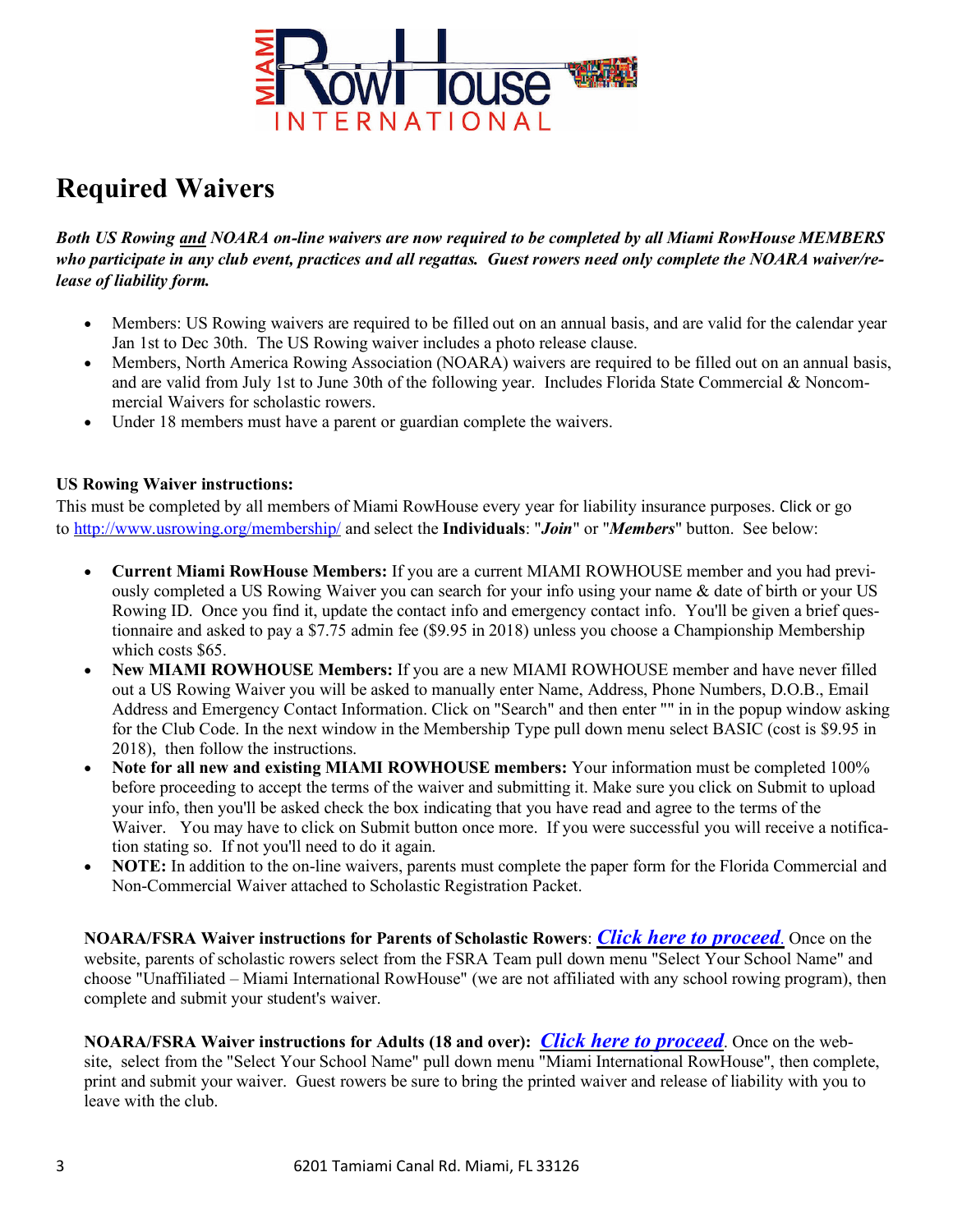

## FSRA REQUIREMENTS DUE JANUARY 15 FOR ALL SPRING 2022 ROWERS:

- 1) Athlete Photo and 2) Current School Enrollment documentation and 3) date of birth proof ( for new members) to be submitted by email to miamirowhouse@gmail.com
- 2) RowHouse will then submit the Spring 2022 roster with this information from each team member to FSRA to allow them to compete.

1. Athlete Photo: Updated photos needed from all athletes who did not submit a new photo last year.

A recent digital photo of each athlete taken individually against a mono-color background with a clear view of their face (format similar to driver's license or passport photo). Preferably the image should be no more than mid-torso up. No sunglasses or hats, caps, visors, etc. Photo should be taken in a portrait orientation and recommend files size is about 1MB (thumb nail size photos are not scalable and will be rejected). File name format must be consistent for all team submittals and clearly identify the individual. Example: for John Smith with XYZ club, file name is XYZ-John-Smith.jpg

### 2. Current School Enrollment Documentation:

Documentation showing the athlete is currently enrolled in a Florida state secondary education program including virtual and home schooled athletes. The document must include 4 items:

- 1. athlete's name
- 2. name of institution attending
- 3. current class/grade level (Freshman/9th grade) or graduation year (Class of 2022)
- 4. current date (document must clearly indicate the student is currently enrolled this school year)

Examples of forms that may have all 4 required items (please check before submitting): class schedule, transcripts, report cards, ED-line info page, school ID. A roster on school letterhead will not be accepted.

For new members on your team (those not cleared previous years), gather copies of the following 2 items:

### 1. Photo ID

Any school or government issued photo ID with name and photo on it is acceptable. Examples: passport, county park ID, driver's license, green card, military ID, etc. If the student does not have any photo ID, they can get a Florida ID from their local DMV office.

### 2. Date of Birth

If the school documents and photo ID submitted don't show a Date of Birth, provide a copy of the athlete's birth certificate.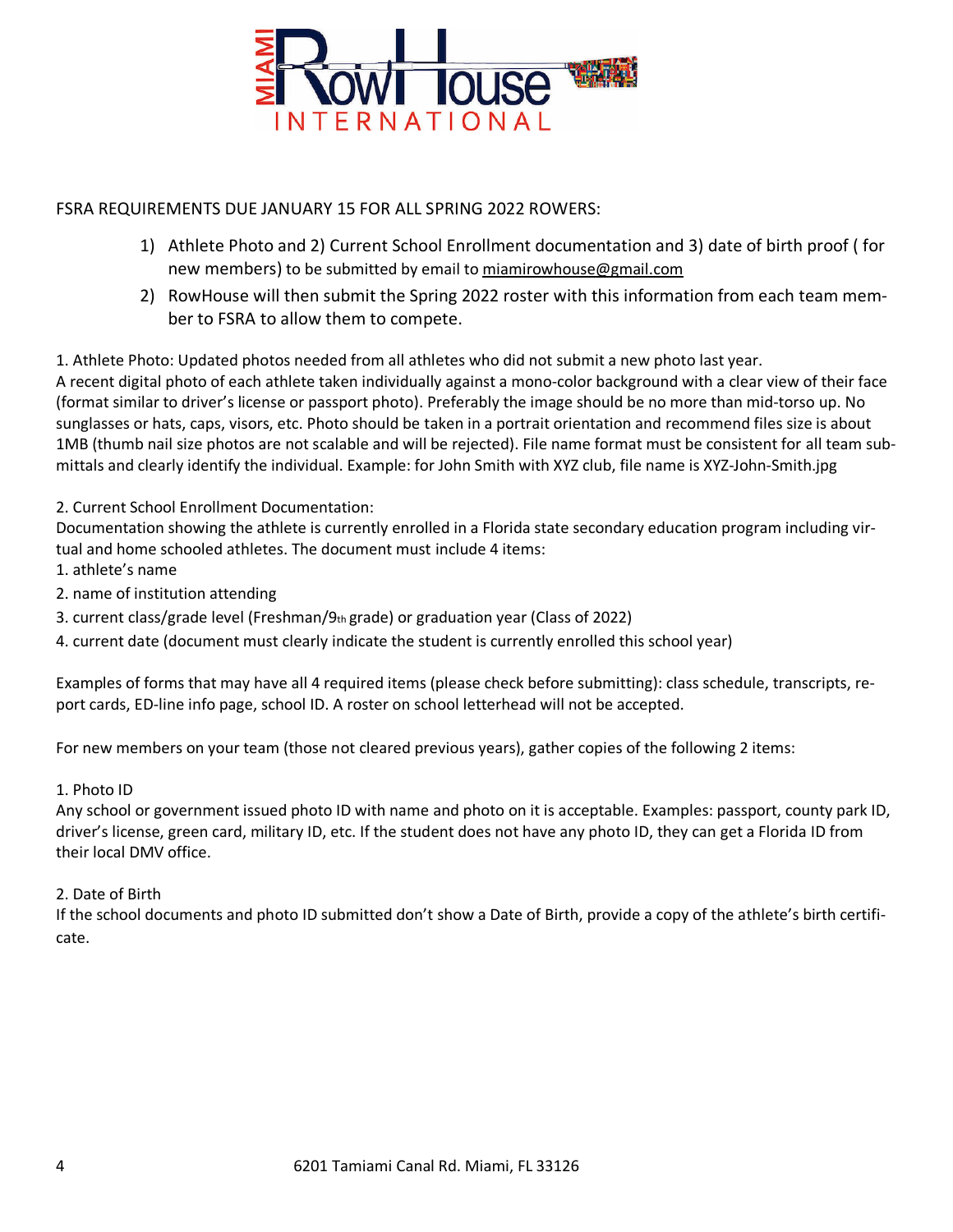

# **Swim Test**

In accordance with the US Rowing safety guidelines, all RowHouse rowers must pass a swim test. No rower will be allowed on the water in RowHouse boats unless they have been previously tested. All new rowers must have completed the simple swim test and submitted the signed form. Once completed, the form will remain on file for 4 years.

Rowers should be able to:

- 1. Swim freestyle for 50 yards non-stop.
- 2. Tread water for 5 minutes.
- 3. At the end of the 5 minutes, without a break, put on a lifejacket.

Signed: \_\_\_\_\_\_\_\_\_\_\_\_\_\_\_\_\_\_\_\_\_\_\_\_\_\_\_\_\_\_\_\_\_\_\_\_\_\_\_\_ Date: \_\_\_\_\_\_\_\_\_\_\_\_\_\_\_\_\_\_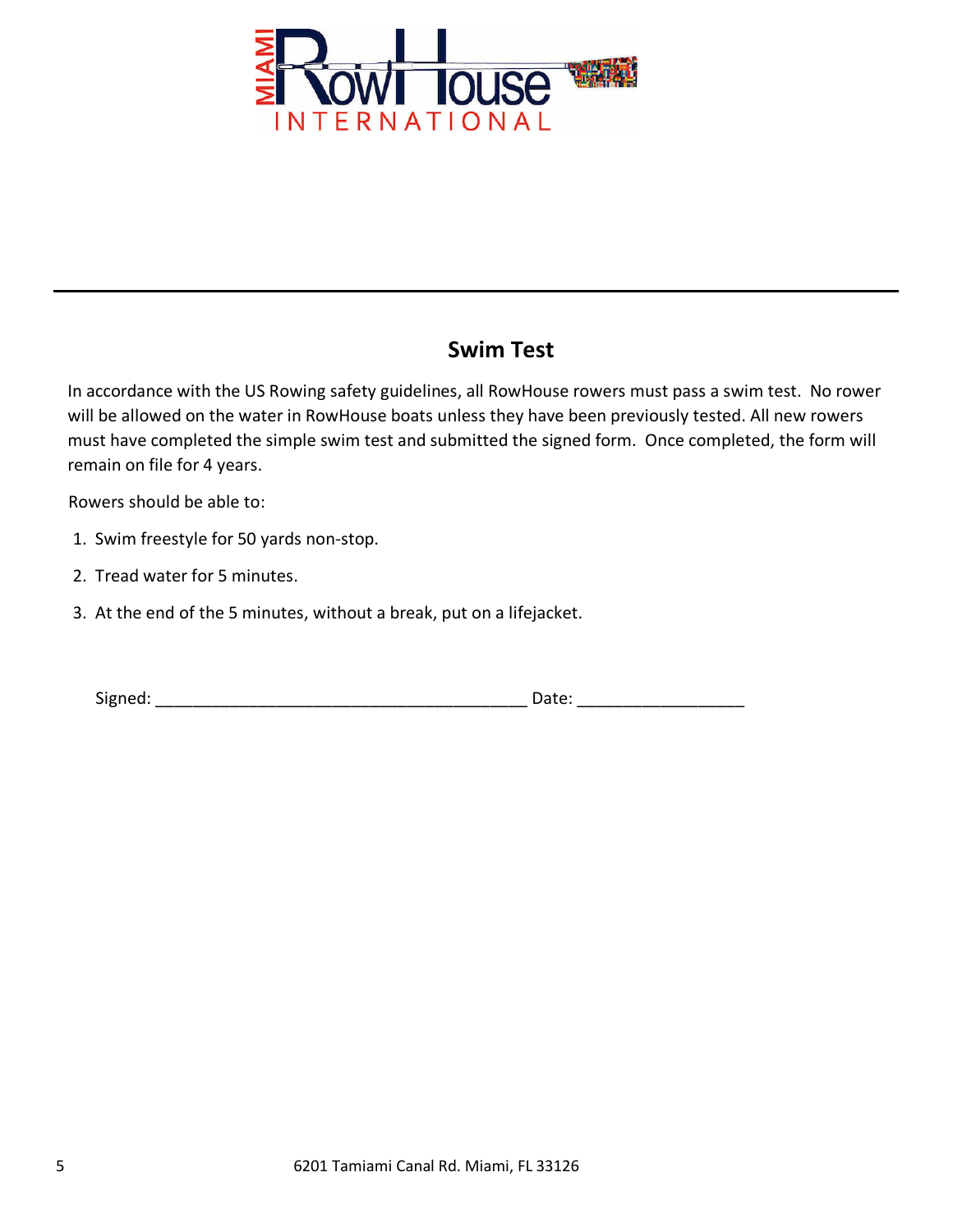

# Parents and / or Legal Guardians

|                                                                                   |  | _State:_______________Zip code:___________________________ |
|-----------------------------------------------------------------------------------|--|------------------------------------------------------------|
| Phone Home: __________________________________Cell: _____________________________ |  |                                                            |
|                                                                                   |  |                                                            |
| Mother's E-Mail:                                                                  |  |                                                            |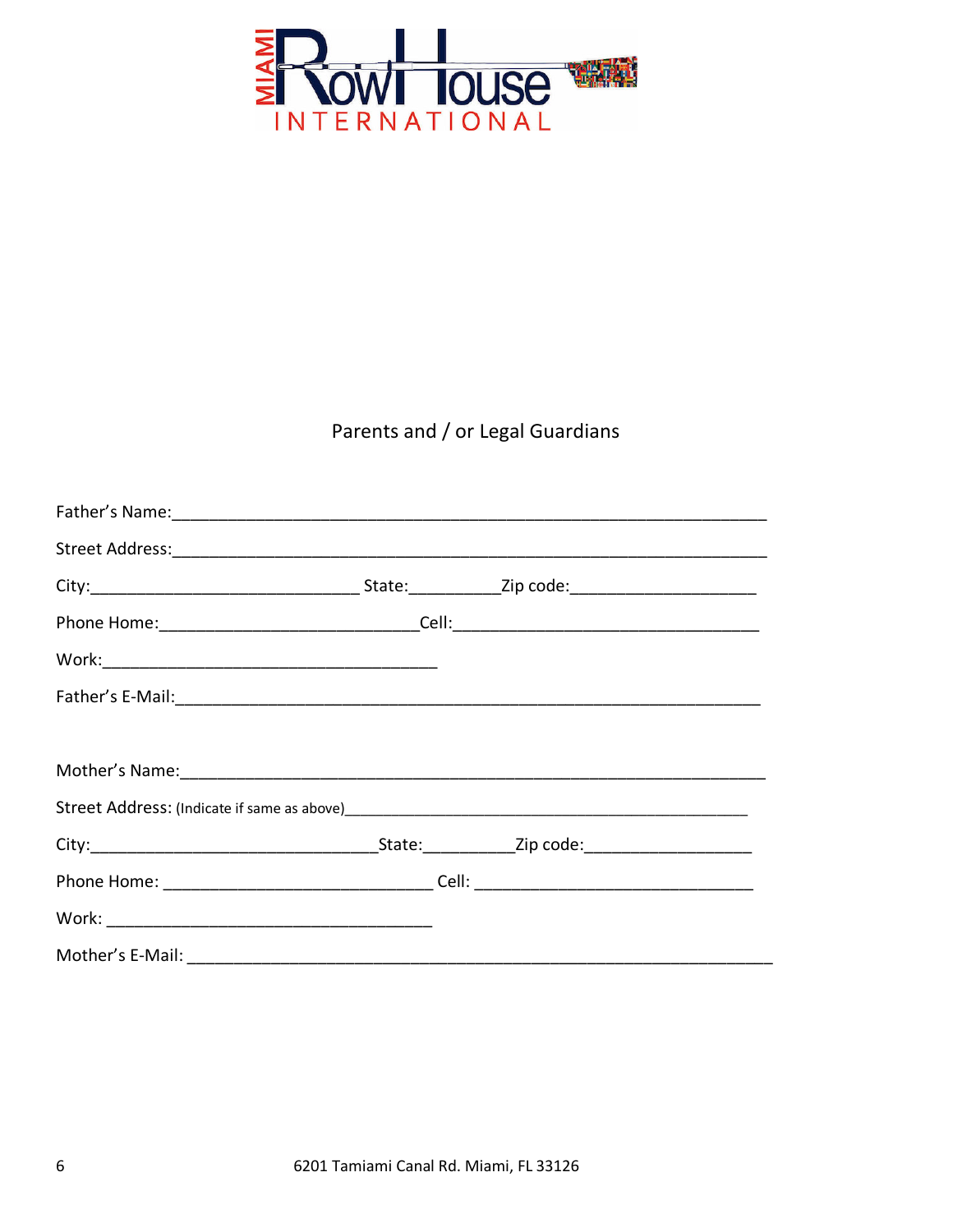

# Medical Consent Authorization

| <b>Medical Provider Information:</b>                                                                                                                                                                                    |                         |                                      |              |  |  |
|-------------------------------------------------------------------------------------------------------------------------------------------------------------------------------------------------------------------------|-------------------------|--------------------------------------|--------------|--|--|
|                                                                                                                                                                                                                         |                         |                                      |              |  |  |
|                                                                                                                                                                                                                         |                         |                                      |              |  |  |
|                                                                                                                                                                                                                         |                         |                                      |              |  |  |
| In case of an Emergency, Contact:                                                                                                                                                                                       |                         |                                      |              |  |  |
| Name                                                                                                                                                                                                                    |                         | Phone                                | Relationship |  |  |
|                                                                                                                                                                                                                         |                         | Phone                                |              |  |  |
| Name                                                                                                                                                                                                                    |                         |                                      | Relationship |  |  |
|                                                                                                                                                                                                                         |                         |                                      |              |  |  |
| Known Medical Problems and Medications: This information is included to provide information to emergency personnel of<br>medical problems and medications in an emergency situation.<br><b>Existing Medical Problem</b> | <b>Medication Taken</b> | <b>Dosage Taken Dosage Frequency</b> |              |  |  |

## **Medical Consent Authorization:**

In the event of an injury, accident, illness or other emergency, and if the above stated physician cannot be reached, I authorize my child to be treated by certified emergency personnel such as emergency medical technicians, emergency room physicians and other emergency room personnel such as nurses and laboratory technicians. I agree to accept financial responsibility for **the costs related to this medical treatment.**

Name & Signature of Authorized Parent or Guardian **Phone** Phone Phone Date Signed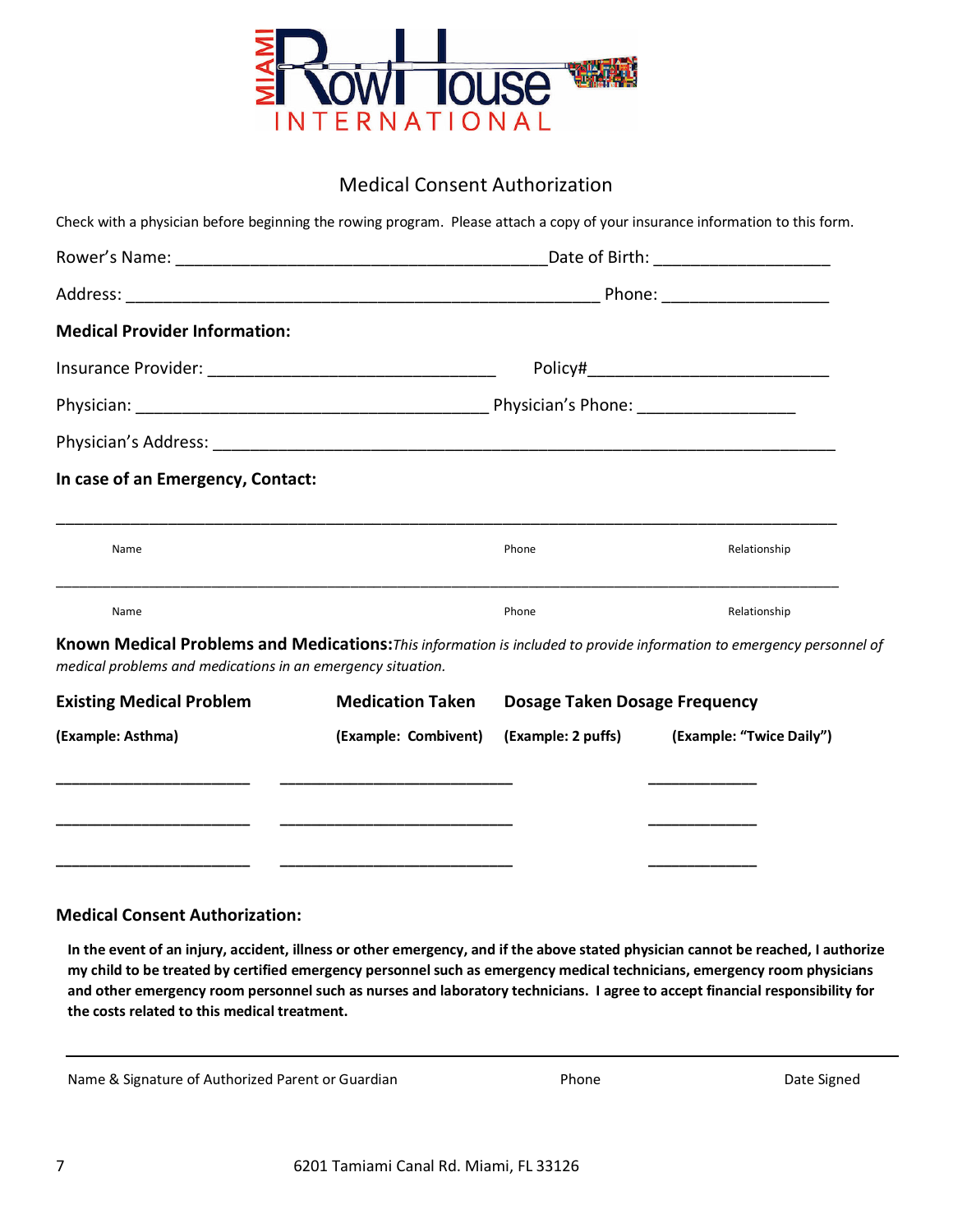

#### **RowHouse Waiver**

IN CONSIDERATION of being given the opportunity to participate in any ("Club") activities ("Activity") until the end of this 2022 year, I, for myself, my personal representatives, assigns, heirs, and next of kin: ACKNOWLEDGE, agree and represent that I understand the nature of Rowing Activities, both on water and land based, and that I am qualified, in good health, and in proper physical condition to participate in such Activity.

- 1. FULLY UNDERSTAND that: (a.) ROWING ACTIVITIES INVOLVE RISKS AND DANGERS of serious bodily injury, including permanent disability, paralysis and death ("Risks"); (b.) these Risks and dangers may be caused by my own actions, or inactions, the actions or inactions of others participating in the Activity, the condition in which the Activity takes place, or the negligence of the Releases names below; (c.) there may be other risks and social and economic losses either not known to me or not readily foreseeable at this time; and I FULLY ACCEPT AND ASSUME ALL SUCH RISKS AND ALL RE-SPONSIBILITY FOR LOSSES, COSTS, AND DAMAGES I incur as a result of my participation in the Activity.
- 2. AGREE AND WARRANT that I will examine and inspect each Activity in which I take part as a member of the Club and that, if I observe any condition which I consider to be unacceptably hazardous or dangerous, I will notify the proper authority in charge of the Activity and will refuse to take part in the Activity until the condition has been corrected to my satisfaction.
- 3. HEREBY RELEASE, discharge, and covenant not to sue USRowing, the Miami International Rowhouse, their administrators, directors, agents, officers, volunteers and employees, other participating regatta organizers, any sponsors, advertisers, and if applicable, owners and lessors of premises, on which the Activity takes place, (each considered on of the Releases herein) from all liability, claims, demands, losses or damages on my account caused or allege to be caused in whole or in part by the negligence of the Releases or otherwise, including negligent rescue operations; and I further agree that if, despite this release and waiver of liability, assumption of risk, and indemnity agreement, I, or anyone on my behalf, makes a claim against any of the Releases, I WILL INDEMNIFY SAVE AND HOLD HARMLESS each of the Releases, from any litigation expenses, attorney fees, loss, liability, damage, or cost which any may incur as a result of such claim.

I have read this agreement, fully understand its terms, understand that have given up substantial rights by signing it and have signed it freely and without any inducement or assurance of any nature and intend it to be a complete and unconditional release of all liability to the greatest extent allowed by the law and agree that if any portion of this agreement is held to be invalid, the balance, notwithstanding, shall continue in full force and effect.

#### **Printed Name of Participant: \_\_\_\_\_\_\_\_\_\_\_\_\_\_\_\_\_\_\_\_\_\_\_\_\_\_\_\_\_\_\_\_\_\_\_\_\_\_\_\_\_\_\_\_\_\_\_\_\_\_**

**Date: \_\_\_\_\_\_\_\_\_\_\_\_\_\_\_\_\_\_**

**Signature (only if age 18 or over: \_\_\_\_\_\_\_\_\_\_\_\_\_\_\_\_\_\_\_\_\_\_\_\_\_\_\_\_\_\_\_\_\_\_\_\_\_\_\_\_\_\_\_\_\_\_\_\_\_\_\_\_\_\_\_\_\_\_\_\_\_\_\_\_\_\_\_\_\_\_**

**PARENTAL CONSENT** AND I, the minor's parent and/or legal guardian, understand the nature of rowing activities and the minor's experience and capabilities and believe the minor to be qualified to participate in such activity. I hereby release, discharge, covenant not to sue, and AGREE TO INDEMNIFY AND SAVE AND HOLD HARMLESS each of the Releases from all liability, claims, demands, losses, or damages on the minor's account caused or alleged to be caused in whole or part by the operations, and further agree that if, despite this release, I, the minor, or anyone on the minor's behalf makes a claim against any of the Releases, I WILL INDEMNIFY, SAVE, AND HOLD HARMLESS each of the Releases from any litigation expenses, attorney fees, loss liability, damage, or cost any may incur as the result of any such claim.

#### **Printed Name of Parent/Guardian: \_\_\_\_\_\_\_\_\_\_\_\_\_\_\_\_\_\_\_\_\_\_\_\_\_\_\_\_\_\_\_\_\_\_\_\_\_\_\_\_\_\_\_\_\_\_\_**

**Date: \_\_\_\_\_\_\_\_\_\_\_\_\_\_\_\_**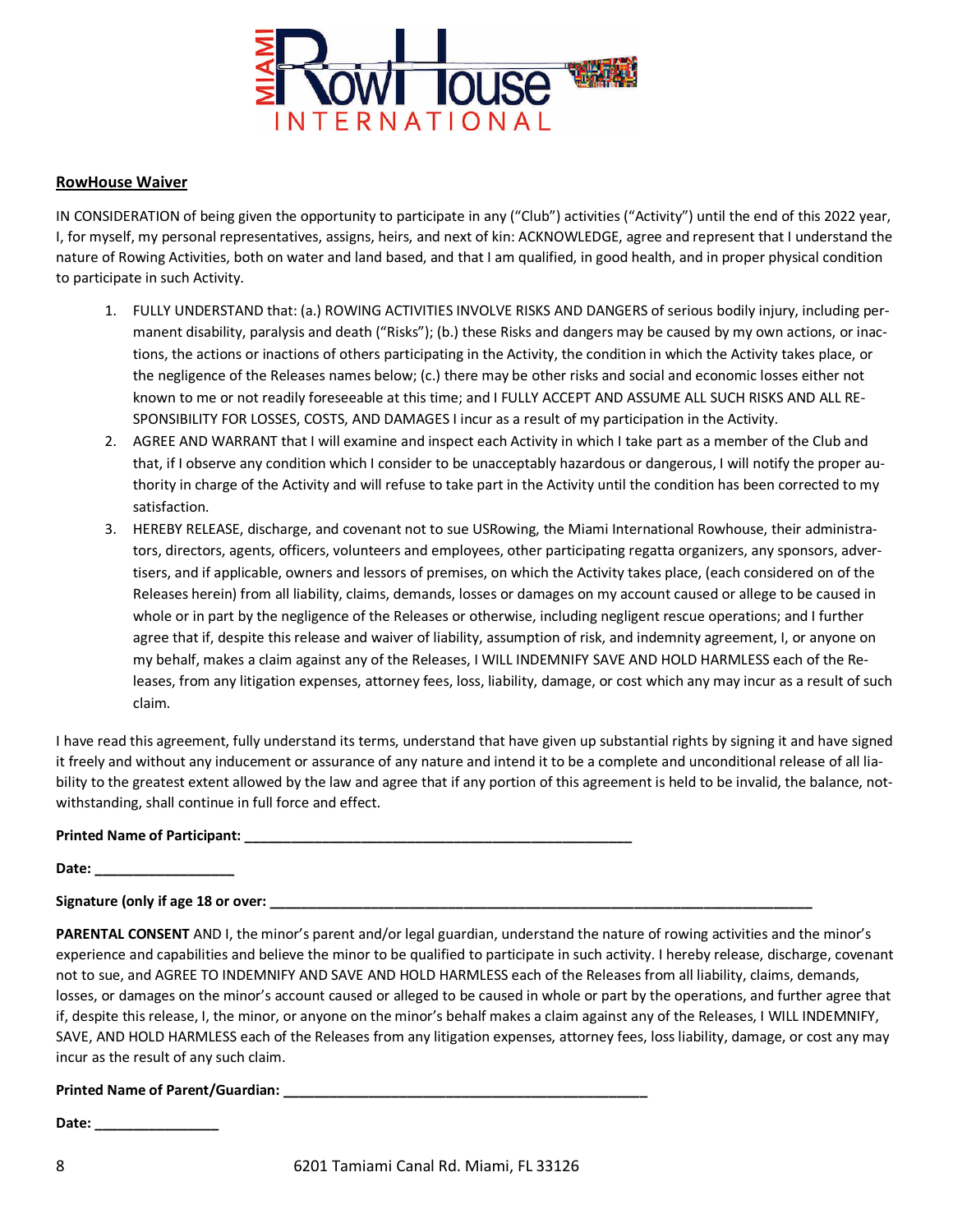

# **JUNIOR ROWER CODE OF CONDUCT**

- 1. All athletes are expected to arrive at practice at least 15 minutes early and be prepared to row or train on land. Arrival at the scheduled start of practice is LATE. Upon arrival, athletes should: check the gas cans in the launches; get the launches in the water; take oars to the dock; warm up.
- 2. Athletes shall participate in all practices and regattas committed to by the athlete. Athletes should review their schedules before committing to a practice schedule or registering for competitive rowing because missed practice will cause the athlete to be moved to a less competitive boat, and a late/missed regatta will cause the athlete to be barred from competitive rowing for the season.
	- 3. Athletes shall be attentive to coaches before practice to hear seating assignments and plans.
	- 4. Athletes shall have and display positive attitudes and a willingness to work with and encourage others at all times. Abusive or derogatory language while at practice, or at any regatta toward another athlete, coach, parent, another crew or the power boater who just waked you will not be tolerated.
	- 5. Rowers shall follow the instructions of any coach immediately. Disrespectful or abusive language or actions by athletes towards coaches, coxswains, parents or members of the public at large will not be tolerated and constitute grounds for disciplinary action. This includes while competing at regattas. Absolutely no swearing or offensive language is allowed. Boats can and will be disqualified if any referees hear inappropriate language being used or reported.
	- 6. Talking in a boat is not just disruptive. It is unsafe. The coxswain or bow seat, in un-coxed boats, is the only person who should be talking unless asked a direct question by a coach.
	- 7. Athletes shall attend the entire practice or regatta including loading and unloading of the trailer.
	- 8. All athletes are representatives of Miami RowHouse and the sport of rowing and should behave appropriately at all times. Congratulate competitors on a job well done after every race. "Good Race" goes a long way towards creating good will. All comments about a race shall be held in check until the crew gets off the water and can sit down face to face with the coach to discuss the race.
	- 9. Junior rowers must race in their team unisuit. Athletes are expected to show pride in their crew team by wearing team t-shirts, hats, jackets and/or hoodies.
	- 10. All MRH athletes should take an active role in helping MRH crews prepare for races (help with shoes, oars, etc.) and MRH athletes should cheer on MRH crews whenever possible.
	- 11. All athletes must follow FSRA rules regarding not recruiting members from other teams to our team.

I understand that this rule also applies to MRH parents and rowers being forbidden to encourage or entice current MRH members to leave the MRH team.

These actions may cause disciplinary action or immediate dismissal from the team for the parent and/or rower.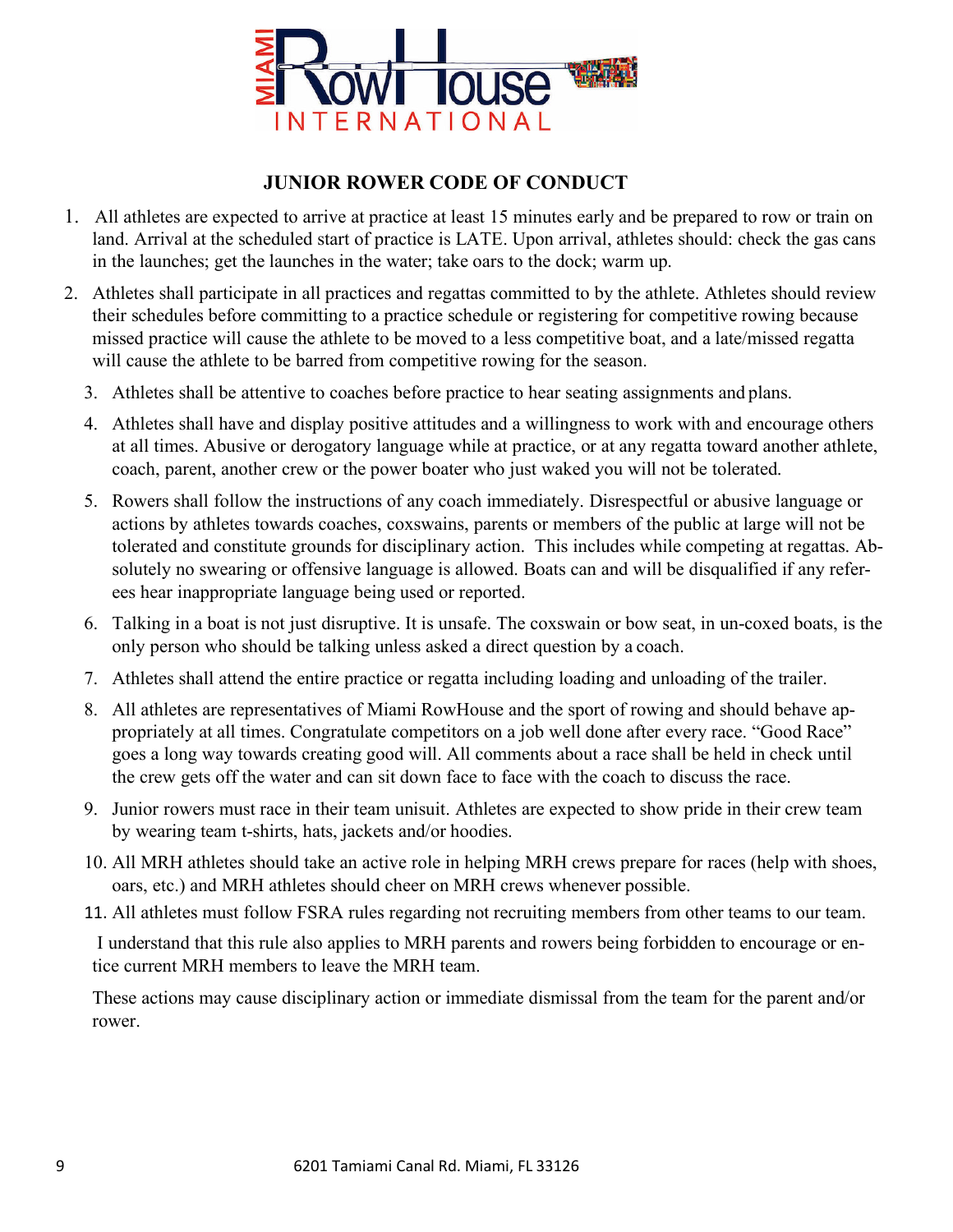

# *FSRA (Article XV Conduct of Association Members Section 4)*

*c. Recruitment or attempted recruitment of Student Athletes participating for another Association Member for athletic purposes is an act of unsportsmanlike conduct and is expressly forbidden. Notwithstanding the forego*ing, during the period beginning June 16 and ending December 31, a Student Athlete may leave his or her existing Association Member program for another Association Member, so long as the Student Athlete does so under his or her own volition and so long as no person recruited or attempted to recruit the Student Athlete to change *programs.*

- 12. All athletes must strive to bring the team together and not speak poorly about or to other team members, coaches or parents.
- 13. All athletes must refrain from any form of harassment or bullying either verbally, by email, texting or on the Internet.
- 14. I agree that I have read the attached article on appropriate rower/team behavior and will adhere to those principles.
- 15. When traveling to regattas all athletes must adhere to the best conduct at all times. They are always representing Miami RowHouse, and there is zero tolerance for any disrespect while traveling in airplanes, hotel rooms, restaurants, venues etc.
- 16. Any junior member found in possession of alcohol or illegal drugs or found to be intoxicated or under the influence of illegal drugs during an MRH activity by a coach, officer or chaperone, will be suspended and/or dismissed from practice and or racing.
- 17. Any person who witnesses junior rowers consuming alcohol at a non-MRH event shall immediately leave and inform the MRH Head Coach within 24 hours. Any club member found to be in violation of these rules will have membership canceled for the calendar year, and forfeit dues, regatta fees or deposits. The sport of rowing places extreme demands on a person's cardiovascular system. Smoking is not only unhealthy; it compromises the performance of the athlete and any boat in which they race. Any junior rower caught smoking by any coach, officer or chaperone, will be suspended from the team.
- 18. Any violation of these rules or other actions deemed inappropriate at away races or MRH may result in suspension, exclusion from future races, or if severe enough, expulsion from the club.
- 19. I have read and agree to abide by the above Code of Conduct. I understand that violations of the Code of Conduct can lead to disciplinary action, up to and including cancellation of my membership without refund and exclusion from participation in club activities in the future.

| Rower's Name:        |       |       |
|----------------------|-------|-------|
| Rower's Signature:   | Date: |       |
| Parents' Signatures: |       | Date: |
|                      |       |       |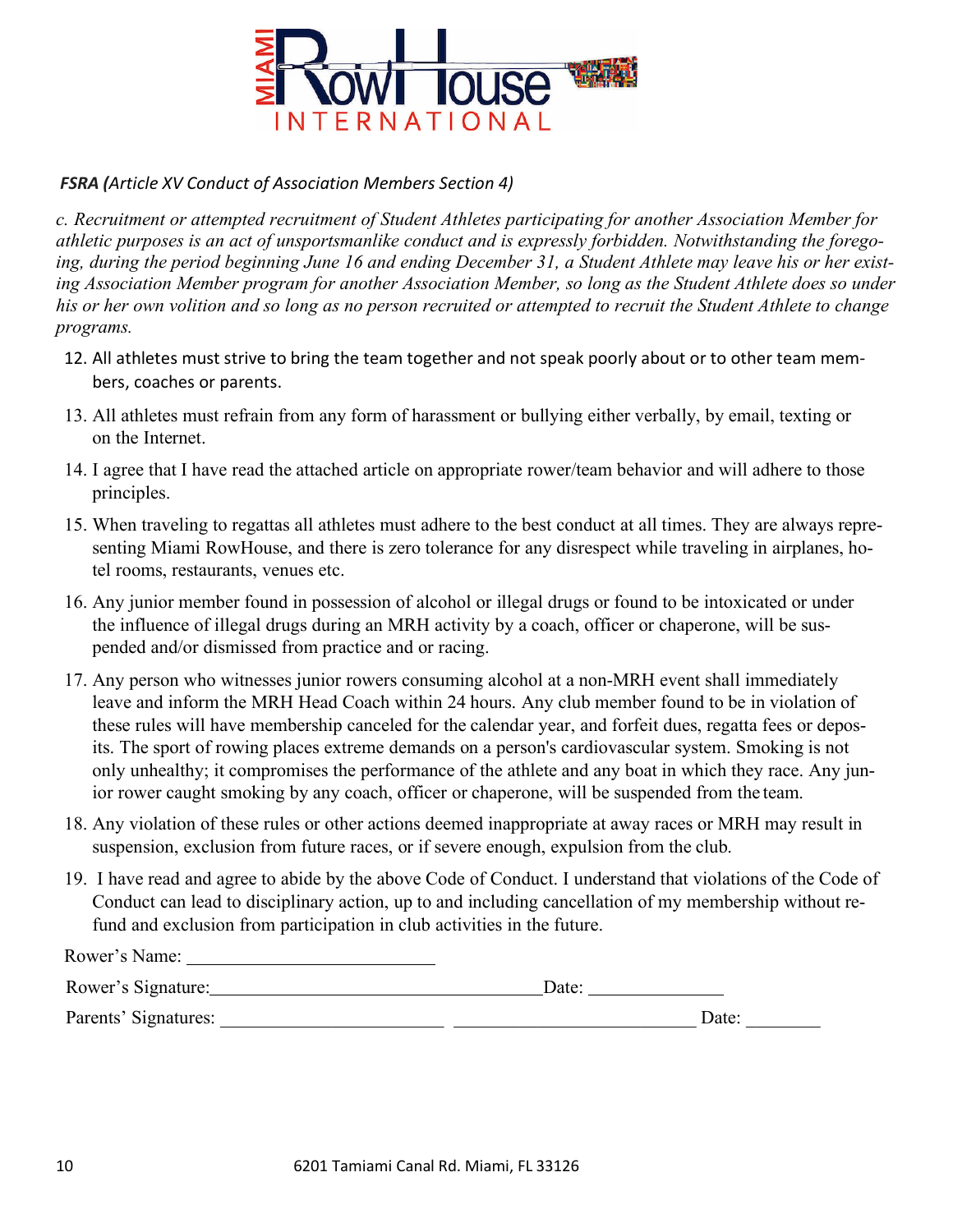

# **PARENTS' CODE OF CONDUCT**

## **I hereby pledge to provide positive support, care, and encouragement for my child participating in Miami RowHouse activities by following this Parents' Code of Conduct.**

- I will encourage good sportsmanship by showing respect and courtesy and by demonstrating positive support for all rowers, coaches, volunteers, and officials at every practice, regatta or other event.
- I will never ridicule, embarrass my child or any other participant at practice or for making a mistake or losing a race.
- I will not engage in any unsportsmanlike conduct with any coach, official, rower, parent, or spectator.
- I will root for the team from the parents' tent area and will not go to the trailer area. I realize that the coaches and team members need to be together as a team during the regatta without outside interference. Team members will handle their own equipment.
- I agree to allow my child and myself to be photographed for reasons related to RowHouse activities and understand those photos may be used for promotional purposes by and for RowHouse.
- I will follow the FSRA rules regarding not recruiting other rowers to our team. I understand that this rule also applies to MRH parents and rowers being forbidden to encourage or entice current MRH members to leave the MRH team. These actions may cause disciplinary action or immediate dismissal from the team for the parent and/or the rower.

## *FSRA (Article XV Conduct of Association Members Section 4 )*

*c. Recruitment or attempted recruitment of Student Athletes participating for another Association Member for athletic purposes is an act of unsportsmanlike conduct and is expressly forbidden. Notwithstanding the foregoing, during the period beginning June 16 and ending December 31, a Student Athlete may leave his or her existing Association Member program for another Association Member, so long as the Student Athlete does so under his or her own volition and so long as no person recruited or attempted to recruit the Student Athlete to change programs.*

I will not send emails or texts or communicate by phone any message using inflammatory language that is considered outside the club's spirit. Contentious, unnecessarily confrontational, or blatantly disrespectful parents or athletes who fail to act in a civil, mature manner will be disciplined or asked to leave the club.

I will not interfere with or question race lineups or who makes which boat. Nor will I question why some rowers may be selected to row more times than another. Race line-ups are not negotiable. The coach's decision here is final.

- I will not use any foul language against any coaches, other parents or team members at any time.
- I will not threaten any coaches, other parents or team members or the board in person, by phone, email or texts.

I will treat other parents, rowers and coaches, as I would like to be treated.

I will not try to divide the team or encourage my child to act poorly towards any other team member, parent or coach.